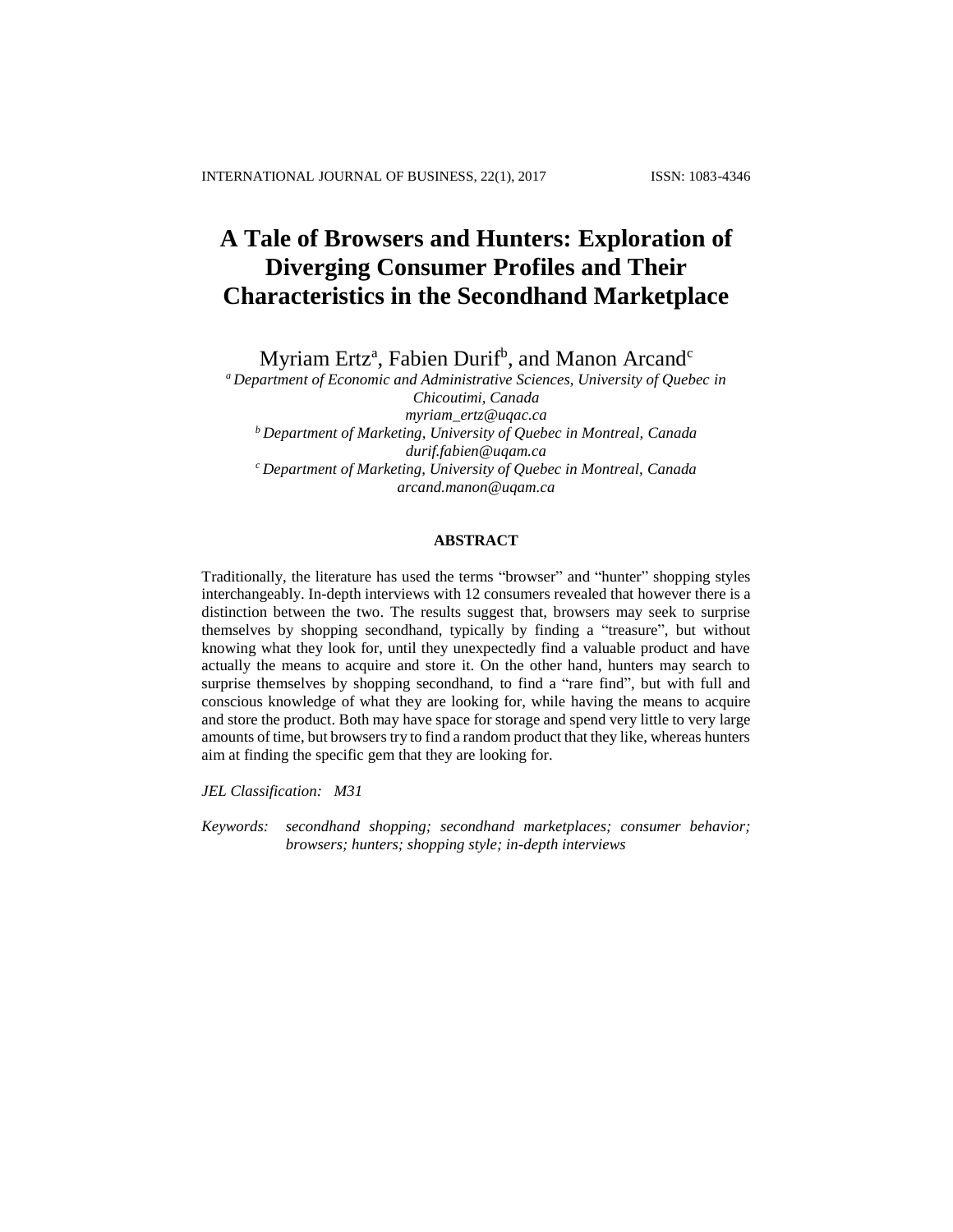# **I. INTRODUCTION**

With web 2.0 and social networking sites, consumers are now increasingly capable of exchanging virtually any kind of goods between each others or with organizations, creating an upsurge in secondhand shopping (Kijiji Secondhand Economy Index, 2015, 2016, forthcoming). Topical literature on secondhand marketplaces has consistently treated the secondhand consumer as exhibiting a homogeneous behaviour across the secondhand purchase process. Most research focused on exploring the peculiar features of such alternative marketplaces as well as the inherent treasure-hunting tendencies that they induce. <sup>1</sup> Yet, as Hanson (1980) suggests, consumers may follow a multistage consumer decision-making when disposing secondhand products, but they may follow a similar process when they purchase secondhand, and more attention should therefore be devoted to uncovering the specificities of that process.

One aspect which relates particularly to the decision-making process, remains still relatively vague and undefined in the literature. This aspect relates to the distinction of what makes a "browser" and what makes a "hunter" of secondhand products. Both consumer profiles have been partly discussed by Guiot and Roux (2010), Bardhi (2003), Sherry (1990), Mano and Elliott (1997), Belk et al. (1988), or Stone et al. (1996). Yet, although evoking frequently the terms of "browsers" and "hunters" in relation to the tendency people have to search for treasures in the secondhand marketplaces, most of these works offer a contradictory picture of what actually a hunter or a browser may be. For example, Herrmann and Soiffer (1984), drew a typology of secondhand shoppers in garage sales and developed a single category encompassing altogether "hunters", "browsers" and "bored" consumers. <sup>2</sup> According to them, these type of consumers are primarily motivated by fun and entertainment, they are "amused with the idea of garage sale prices, rather than actively pursuing purchases"  $(p. 411)^3$  Both appear relatively unfocused and lazy in contrast to more goal-oriented and (pro)active shoppers epitomized by "collectors", "specific-needs shoppers", or "retailers" (p. 410-411).<sup>4</sup> Yet, from the onset, and according to etymological roots of the concept, a "hunter" may denote a sense of active and directed shopping, and thus conflate with goal-oriented shoppers. Given that both hunters and browsers in secondhand marketplaces are committed to finding treasures, what then enables to make a distinction between them?

A better distinction between both types could be of value to either offline and especially online secondhand marketplaces which need to increase traffic in order to attain and maintain a critical mass that is essential to the survival of their business model. One way to sift through the ambiguities related to both constructs is to examine both terms in light of classic theories about decision-making in the consumer behavior literature such as Petty and Cacioppo (1981, 1986), and more recent works applying these classical principles to the online purchase context. <sup>5</sup> Accordingly, a first section examines in more details the current state of research regarding what defines a hunter and a browser. The second section describes the conceptual framework that is being mobilized for this study. The third section, explains the methodology that has been followed. The fourth section discusses the results that were obtained. The fifth and sixth sections discuss the implications of the results from, respectively, a theoretical and a practical viewpoint. An eighth section underlines the limitations of this study and proposes future research avenues. The conclusion wraps up the article.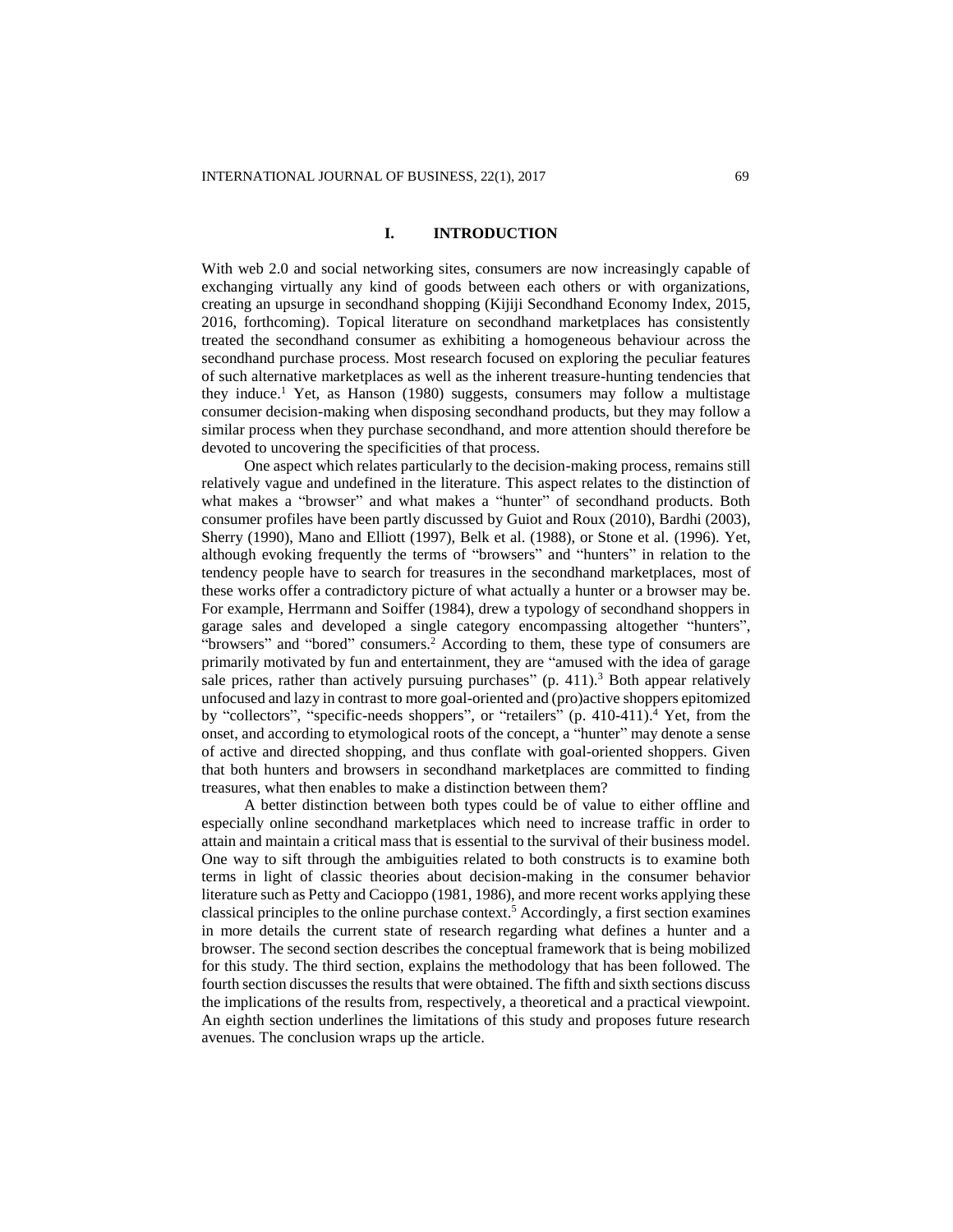## **II. BROWSERS AND HUNTERS IN THE SECONDHAND LITERATURE**

In the face of the criticism of the classic consumption model of "extracting-producingdiscarding", a new circular economy of "recycling-reusing-repairing" is currently increasing in popularity in business but also in environmental studies (Jones et al., 2012). This more sustainable economic perspective is however not so recent (Ritzer, 2013, 2015). Reuse practices have been traced back to the end of the  $18<sup>th</sup>$  century in the Netherlands (Van Damme and Vermoesen, 2009). The development of marketplaces devoted to the resale of used items started in the  $12<sup>th</sup>$  century in France (e.g. the Grande Braderie de Lille) (Cathelin and Grey, 1967).

By taking a consumer decision making process this paper challenges the existing undifferentiated conceptualization of secondhand shoppers in marketing. Guiot and Roux (2010), Sherry (1990), Chu and Liao (2007, 2010), Belk et al. (1988), Bardhi (2003), Gregson and Crewe (2003), Herrmann and Soiffer (1982, 1984), Williams and Paddock (2003), Bardhi and Arnould (2005), Corciolani and Dalli (2014), Stone et al. (1996), Gregson and Crewe (1997, 2003), and Maisel (1974), to name but a few, have all conducted empirical research exploring consumer behaviour in secondhand purchase environments such as online classified ads, garage sales, swap meets, flea markets, thrift shops, retro shops or car boot sales. Overall, these studies converge to assess that secondhand products and channels exhibit highly informal, unique, unusual, unconventional or authentic characteristics. The randomness of their nature makes their unpredictability attractive (Guiot and Roux, 2010; Gregson and Crewe, 1997; Sherry, 1990). Two profiles of secondhand shoppers have therefore gradually emerged in response to these environmental characteristics.

On the one hand, consumers seem to adopt a hunter-like purchase style. They feel stimulated by a "thrill of the hunt" (Bardhi, 2003), "engaging in treasure hunting" (Guiot and Roux, 2010), "bargain hunting and smart shopping" (Mano and Elliott, 1997) or "systematic searching and examining" (Sherry, 1990). According to Bardhi (2003, p.375), "the disorganized, anonymous ambience in the thrift stores conditions thrift shopping as a search activity for the "unknown object of desire" that is hidden among the garbage". The hunter engages therefore in a thorough and systematic processing of the products offered, taking a very active stance and expert-like posture.

On the other hand, many authors also emphasize the fact that consumers generally engage in a journey of discovery involving aimless strolling around and immediate response to sensory appeals (Belk et al., 1988; Gregson and Crewe, 1997, 2003; Stone et al., 1996). Secondhand shopping is a highly recreational consumption experience where consumers can thoughtlessly give way to their imagination, fantasies and passions (Guiot and Roux, 2010).

Whether secondhand shopping involves either a hunter-like or a browser-like shopping profile remains ambiguous, mainly because both concepts are used interchangeably. Studies which conflate the hunter-like shopping profile with the overall secondhand shopper profile, equate browser-like aspects to the hunter.

For example, a "hunting" shopper style has been considerably documented in prior literature (Belk et al., 1988; Sherry, 1990; Guiot and Roux, 2010; Soiffer and Herrmann, 1987; Herrmann and Soiffer, 1984; Stone et al., 1996). Gregson and Crewe (2003) refer to them as a "knowing elite" (p.34), suggesting well-informed consumers. Bardhi (2003) refers to them as being engaged in a process of thrift shopping involving an "endless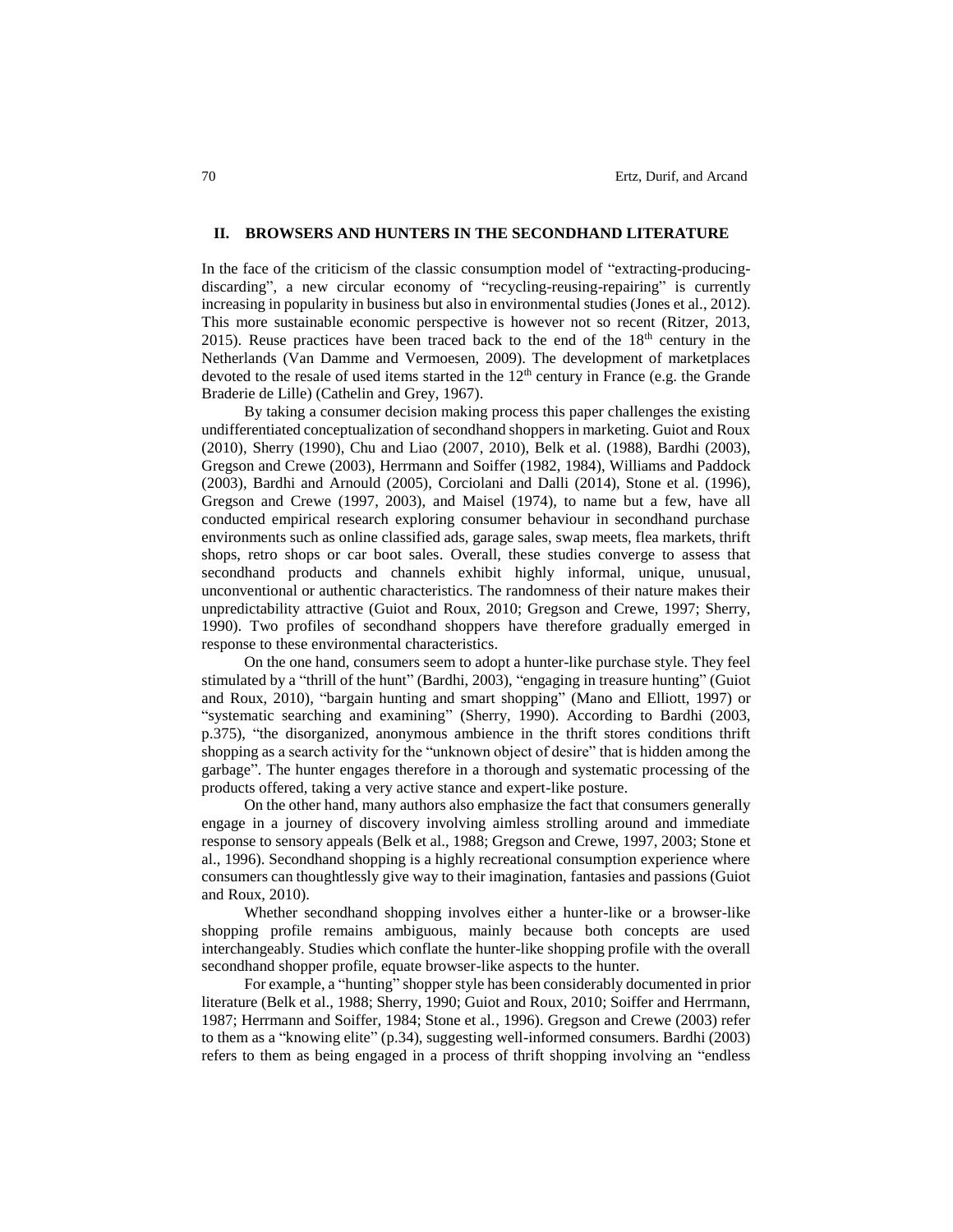search and longing for that particular 'gem hidden somewhere'" (p.375). Yet, that very process of comparing and contrasting product features eventually drives the consumer to develop highly construed preferences and to have a greater focus on specific and detailed product information (Lambrecht and Tucker, 2013). A hunter is thus not only knowing, but also highly involved, and thus relatively advanced in her decision process, as outlined by Petty, Cacioppo and Schumann (1983). The hunter searches and examines to buy specific products, in a highly targeted manner. While Bardhi (2003) remarks that the hunter-like shopping behaviour is like shopping for surprise-in that the shopper never knows what she is going to find-she further adds, though that, "thrift shoppers do not have a specific idea of what they are looking for when going shopping" (p.375), which is more characteristic of a browser-like shopping behaviour. In fact, consumers who have their preferences construed at a broader level, are typically less involved in their purchase (Lambrecht and Tucker, 2013).

Similarly, Guiot and Roux (2010) or Belk et al. (1988), emphasize that hunting is a key aspect of second hand purchasers. Yet, they assert that secondhand shoppers may consider secondhand channels as venues for wandering around and living an experience that is similar to museums or exhibitions, setting out on a journey of discovery and mystery. In contrast to the active hunter, this depiction of the secondhand shopper resembles more closely that of a passive browser who is a recipient of external stimuli. Such consumers have a broad idea of what they want thus focusing on higher-level goals. They have a broad and thus, vague idea of the kinds of products they want to purchase. Such consumers are more likely to response to external sensory stimuli.<sup>6</sup> This is what makes them more passive in comparison to the more active hunters. In essence, the secondhand shopping literature remains relatively broad, and often contradictory, when it comes to characterize consumers" decision-making process in the secondhand marketplace. Yet, the new goods literature emphasizes that marketing efforts may be more or less effective depending on the stage in which the consumer is engaged.<sup>7</sup> Consequently, a better understanding of the attributes which pertain to a browsing or hunting shopping style in the secondhand marketplace could be of great value to marketers so that they may rip higher benefits from better crafted marketing campaigns.

#### **III. CONCEPTUAL FRAMEWORK**

In summary, the review of the literature on secondhand shoppers has dealt principally, on the one hand, with identifying motivations and impediments to secondhand purchases, and on the other hand, with the characteristics of the secondhand purchase channels and functioning, generally from an anthropological, sociological and even geographical perspective but not much from a decision-making perspective. In doing so, the distinctive features of the hunter and browser shopper styles have been, at best, be overlooked and, at worst, slightly confused. Rather, classic consumer behavior theory posits that consumers undergo an evolutive decision-making process, which is tightly intertwined with their involvement with product category (Petty and Cacioppo, 1981, 1986; Petty et al., 1983). In recognizing that consumers' choice decisions can be modeled as a multistage decision process (Lambrecht et al., 2011), the conceptual framework of this study is based on the two-stage decision process (Lambrecht et al., 2007), which models purchase as an outcome of both product choice and choice of timing of consumption.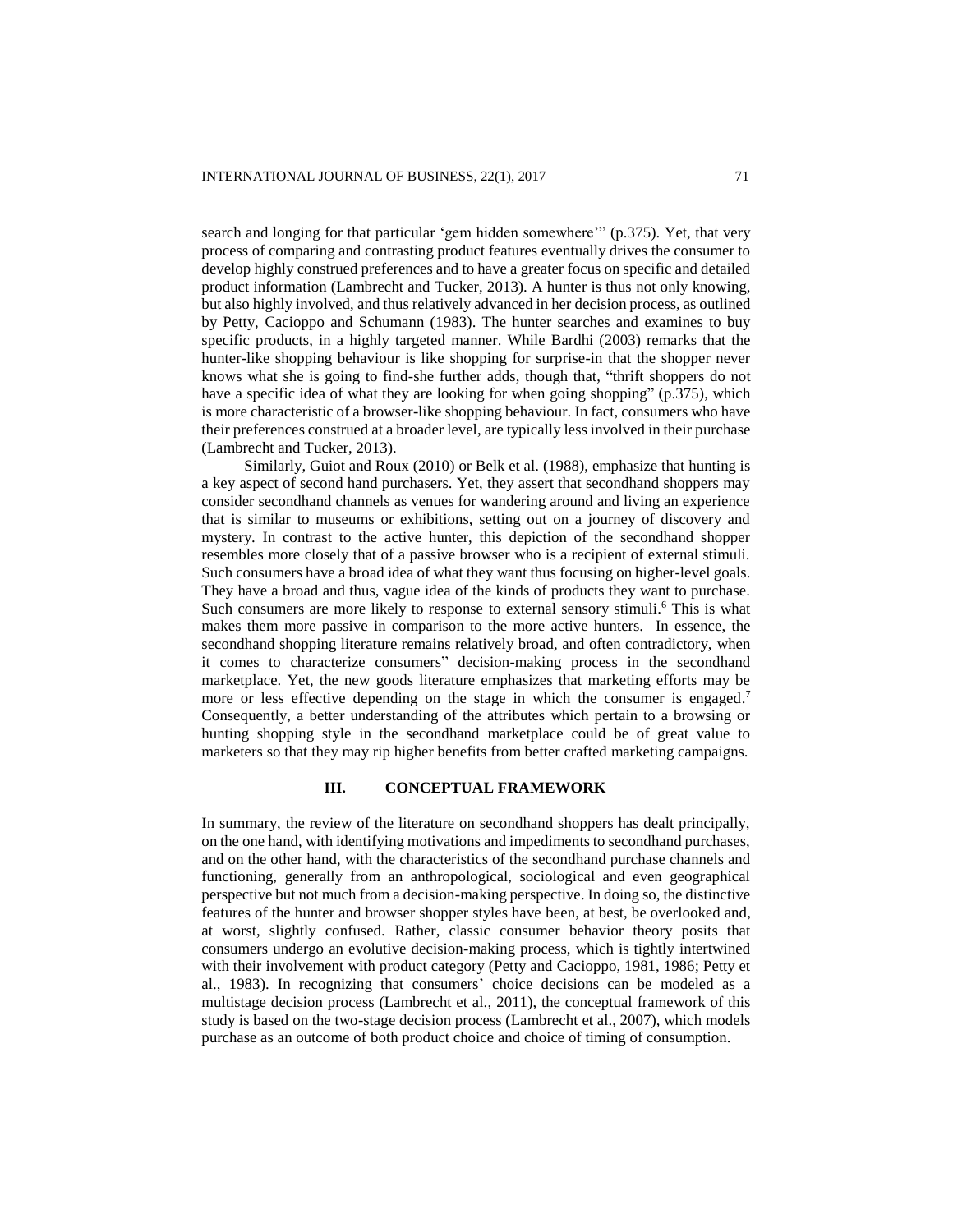Accordingly, on the one hand, some consumers may initially have only a broad idea of what they want or no idea at all (Lambrecht and Tucker, 2013). Their preferences are construed at a high level, and they focus on higher-level goals involving broad product categories (e.g. home appliances, clothes, arts & collectibles). A consumer may desire an original "household decoration". Such a consumer will be more likely to exhibit a browsing like mode of shopping, wandering about to get a better idea of a more specific sub-category of household decoration from all that which are available in their environment. That process continues until she lets herself be taken by surprise by a specific product within the broader category.

On the other hand, some consumers put the focus on specific products and even specific product attributes. They have "narrowly construed preferences, because they hold a detailed viewpoint of the kinds of products they want to purchase" (Lambrecht and Tucker, 2013, p.562). Such consumers exhibit a hunter-like behaviour, in that, contrarily to the browser searching for any "household decoration", they may already have narrowed their search to a "gold-framed painting of a nature morte". Because their attention is already concentrated on a specific sub-category of products, they will be less likely to respond to other unrelated stimuli. Therefore, such consumers will be less likely to browse by looking into a variety of other "household decoration" sub-categories.

We follow Herrmann and Soiffer"s (1982) approach to characterize garage sales shoppers. More specifically, we explore the commonalities and distinctions between both a hunter and browser, by reframing them into ideal-types, in the Weberian sense. In so doing, we stylize models of secondhand shoppers, one that captures all the characteristics associated with either a hunter or a browser (Weber, 1949, p.89-94).<sup>8</sup> We thus use both constructs as analytical constructs which represent essentially methodological templates. <sup>9</sup> These templates are not observable per se but may constitute useful metaphors for incidentally observable behaviors (Arnould and Rose, 2015).

#### **IV. METHODOLOGY**

Two focus groups involving a total of 12 respondents  $(n1=7, n2=5)$  were conducted in Montreal, Canada in August 2015. Each group lasted for about 65 to 80 minutes during which consumers were asked questions, drawn from a discussion guide, about their secondhand economy practices. They were later primed to describe how they perceived a secondhand product browser and a secondhand product hunter, while eventually being asked about their own acquisition and disposition activities in the secondhand economy.

Respondents were recruited via the website and Facebook page of the authors' research group. A convenience and snowballing recruitment process was combined to a more oriented sampling procedure. Consumers had to fill in a short filtering questionnaire online, on which they indicated their secondhand acquisition and disposition practices over the last 12 months. Consumers were selected based on their stated practices. Participation in secondhand purchase or resale was an important criterion for retention. Both focus groups were conducted in French and participants were compensated with vouchers for \$75 worth of grocery at local grocery stores (i.e. IGA or Rachelle-Berry).

The two focus groups were tape-recorded and entirely transcribed manually for further analysis. The analysis followed a Grounded Theory approach of open, axial and selective coding,<sup>10</sup> using the Atlas TI software package, which enabled a thematic coding process and brought about main themes to answer research objectives. The software was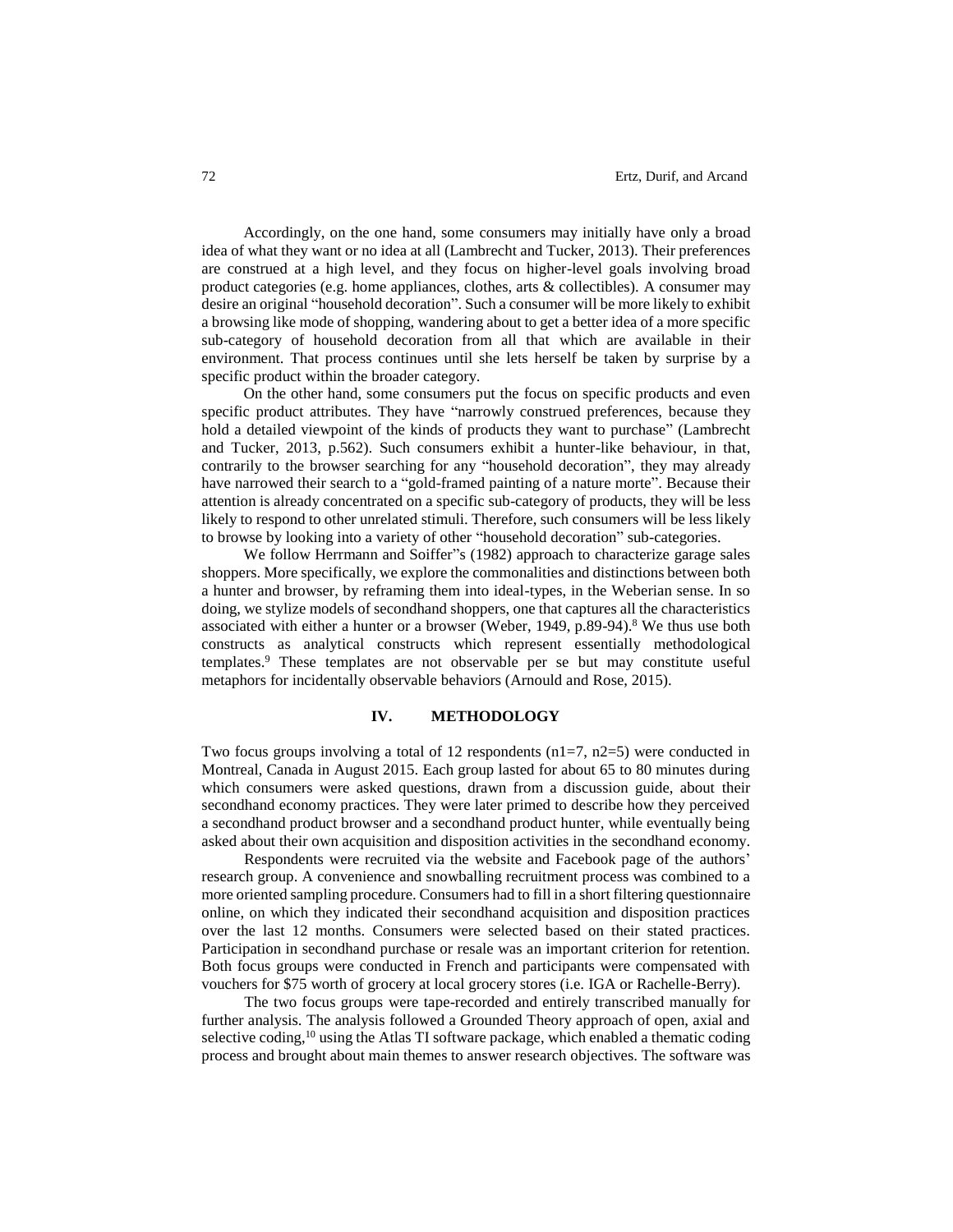used in order to develop a structure of associations and links within the corpus of text. The analysis was iterative and followed a qualitative and hermeneutic process. More specifically, once the first stage of coding was over, it was then used as a basis for elaboration and reflection on the emergent global themes.<sup>11</sup>

Open coding is the part of analysis during which each line and sentence in the textual database is read in search of the answer to the question "what is this about? What is being referenced here?". <sup>12</sup> Tentative coding is then assigned to each of these textual units in Atlas TI as a mean to identify, name, categorize and describe given consumers' input (Patton, 2002). Axial coding consists in drawing causal relationships between the codes that emerged during open coding. <sup>13</sup> The objective is to fit codes into an overall frame of generic relationships which is also performed in Atlas TI. Eventually, selective coding goes deeper into inductive and deductive thinking by unfolding a process or a storyline from the different causal relationships of emerged codes developed in the two previous phases.<sup>14</sup> A category of codes is emphasized to the detriment of others which are made to revolve around that category (Glaser and Strauss, 1967).

## **V. RESULTS**

In this study, the process is somewhat more directed and less inductive since the aim was to identify the characteristics which define a browser and those which pertain to a hunter. Consequently, the codes are related to criteria and aspects which define either shopping style. The demographic profile and information pertaining to each of the respondents is exhibited in Table 1.

Overall, the "hunter" or "browser" purchase behaviour may represent two sides of the same coin. Consumers switch on either purchase mode depending on specific personal and situational conditions. Consumers seem to have very diverse representations of what a "hunter" of used objects may be. Mental associations vary from "a metal scrapper filling up his pick-up" (Isabelle) to a "normal full-time working person seeking to complement her revenue through reselling items" (Céline). Temporal and spatial aspects do not seem to be useful criteria in order to distinguish between browsers and hunters. Both may spend a lot of time on their respective search tasks. Besides, free space may as much be required from a hunter than from a browser since both eventually acquire to store items. A hunter has a lot of time to devout to the search of used objects and needs a lot of space to store them. For example:

"Even if the person does that as in addition to a normal job, I am convinced that it must be something that takes a lot of time. You know, it is not a mere sideline of 2-3 hours per week but if it is really an object hunter, I think it must be several hours per day at least" (Léonie)

"I see someone common but who may have a job aside which enables them to have some time to do that, because that's it, it takes so much time" (Paola)

"A hunter is someone who accumulates obviously and who has some space left" (Marianne)

Similarly, it appears that a browser also disposes of a lot of time and needs a lot of space alike. Therefore, this does not constitute a useful characteristic to distinguish between both shopping styles.

"Browsing is looking without really having something to buy. But you would be able to buy it and to store it" (Léonie)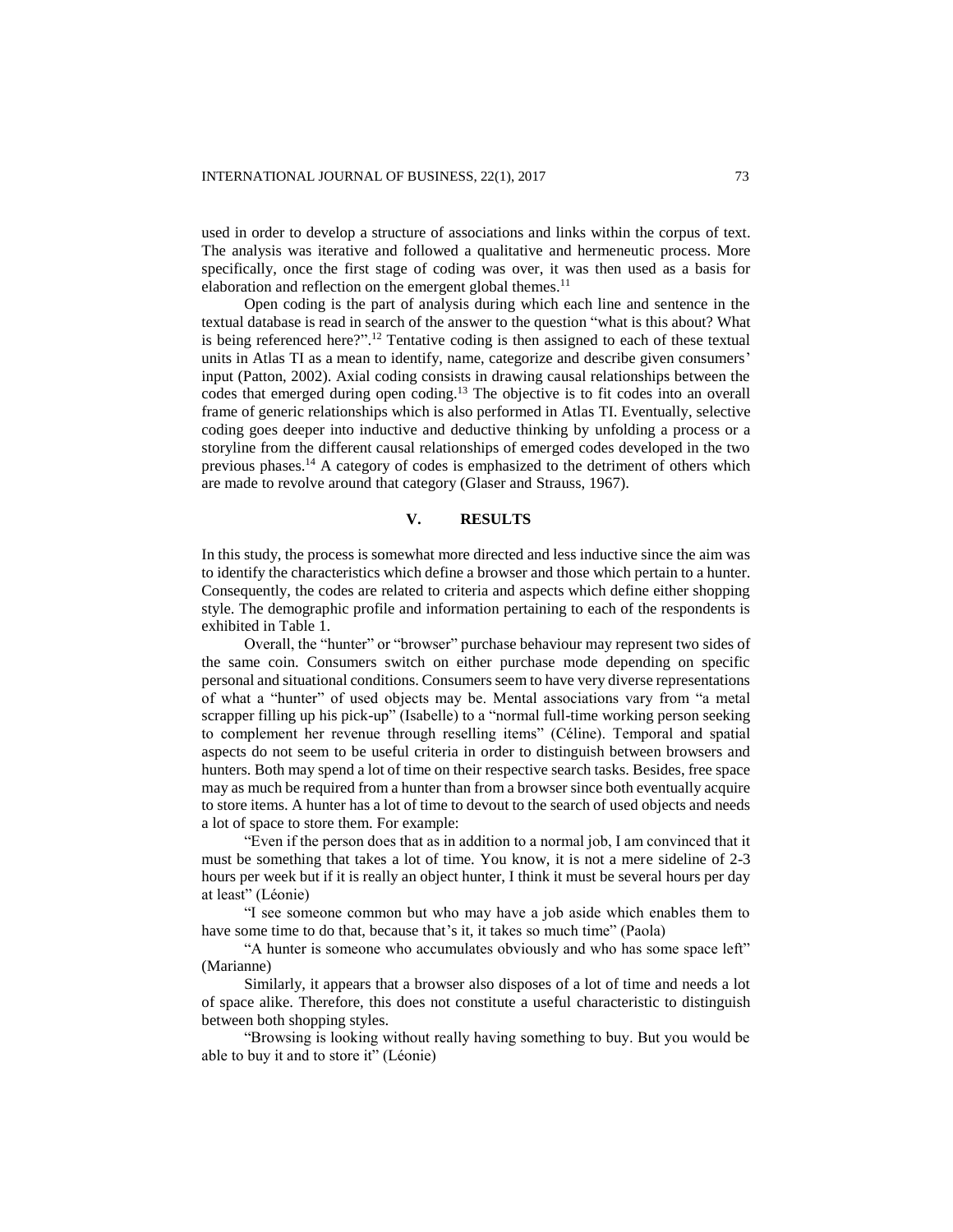| Name      | Age       | Profession | Residence | Number of<br>products<br>purchased<br>secondhand <sup>a</sup> | Number of<br>resold<br>products <sup>a</sup> | Focus<br>group |
|-----------|-----------|------------|-----------|---------------------------------------------------------------|----------------------------------------------|----------------|
| Céline    | 25-34     | Employed   | Island of | 5 objects <sup>b</sup>                                        | 5 objects                                    | $\mathbf{1}$   |
|           |           |            | Montreal  |                                                               |                                              |                |
| Isabelle  | 25-34     | Student    | Island of | 5 objects                                                     | 5 objects                                    | 1              |
|           |           |            | Montreal  |                                                               |                                              |                |
| Marianne  | 25-34     | Job search | Island of | $10 + objects$                                                | 5-10 objects                                 | 1              |
|           |           |            | Montreal  |                                                               |                                              |                |
| Stéphanie | $25 - 34$ | Student,   | Island of | 5 objects                                                     | 5 objects                                    | 1              |
|           |           | Employed   | Montreal  |                                                               |                                              |                |
| Victor    | 35-44     | Self-      | Island of | 5-10 objects                                                  | 5-10 objects                                 | 1              |
|           |           | employed   | Montreal  |                                                               |                                              |                |
| Aurélie   | 25-34     | Employed   | Island of | $10 + objects$                                                | $10 + objects$                               | 1              |
|           |           |            | Montreal  |                                                               |                                              |                |
| Maryvonne | $65+$     | Retired    | Montreal  | 5 objects                                                     | 5 objects                                    | 1              |
|           |           |            | South     |                                                               |                                              |                |
|           |           |            | Shore     |                                                               |                                              |                |
| Andréane  | 25-34     | Employed   | Island of | $10 + objects$                                                | $10 + objects$                               | $\overline{c}$ |
|           |           |            | Montreal  |                                                               |                                              |                |
| Paola     | $25 - 34$ | Student,   | Island of | 5 objects                                                     | $10 + objects$                               | $\overline{2}$ |
|           |           | Employed   | Montreal  |                                                               |                                              |                |
| Léonie    | 25-34     | Employed   | Island of | $10 + objects$                                                | $10 + objects$                               | $\overline{c}$ |
|           |           |            | Montreal  |                                                               |                                              |                |
| Adèle     | 25-34     | Student    | Island of | $10 + objects$                                                | $10 + objects$                               | $\overline{c}$ |
|           |           |            | Montreal  |                                                               |                                              |                |
| Mélanie   | 45-54     | Student    | Montreal  | 5 objects                                                     | 5 objects                                    | $\overline{c}$ |
|           |           |            | North     |                                                               |                                              |                |
|           |           |            | Shore     |                                                               |                                              |                |

**Table 1** Presentation of focus group participants

Notes: ªthe "number of products purchased secondhand" column indicates the number of products that the respondent purchased secondhand over the past 12 months preceding the recruitment process. Conversely, the "number of resold products" column indicates the number of products that were resold during the same period of time.

<sup>b</sup> "- 5 objects" means that the participant purchased less than five objects over the past 12 months preceding the recruitment process.

"Buying second-hand to buy beautiful products takes some time, I mean objects you love, it takes some time actually. I think that since it could take the whole of your time, it could take the whole of your free time of the day. Because in order to buy used goods but that you do not care about like ugly chairs it is very easy. But things you love, that are beautiful and that incur a value, a real value, it takes time" (Léonie)

The line between hunter and browser is very thin and it appears that consumers tend to endorse either the browser or the hunter role, depending on the circumstances they face in their lives. The concept of need seems more appropriate to distinguish between both profiles. On the one hand, whenever consumers face specific situations in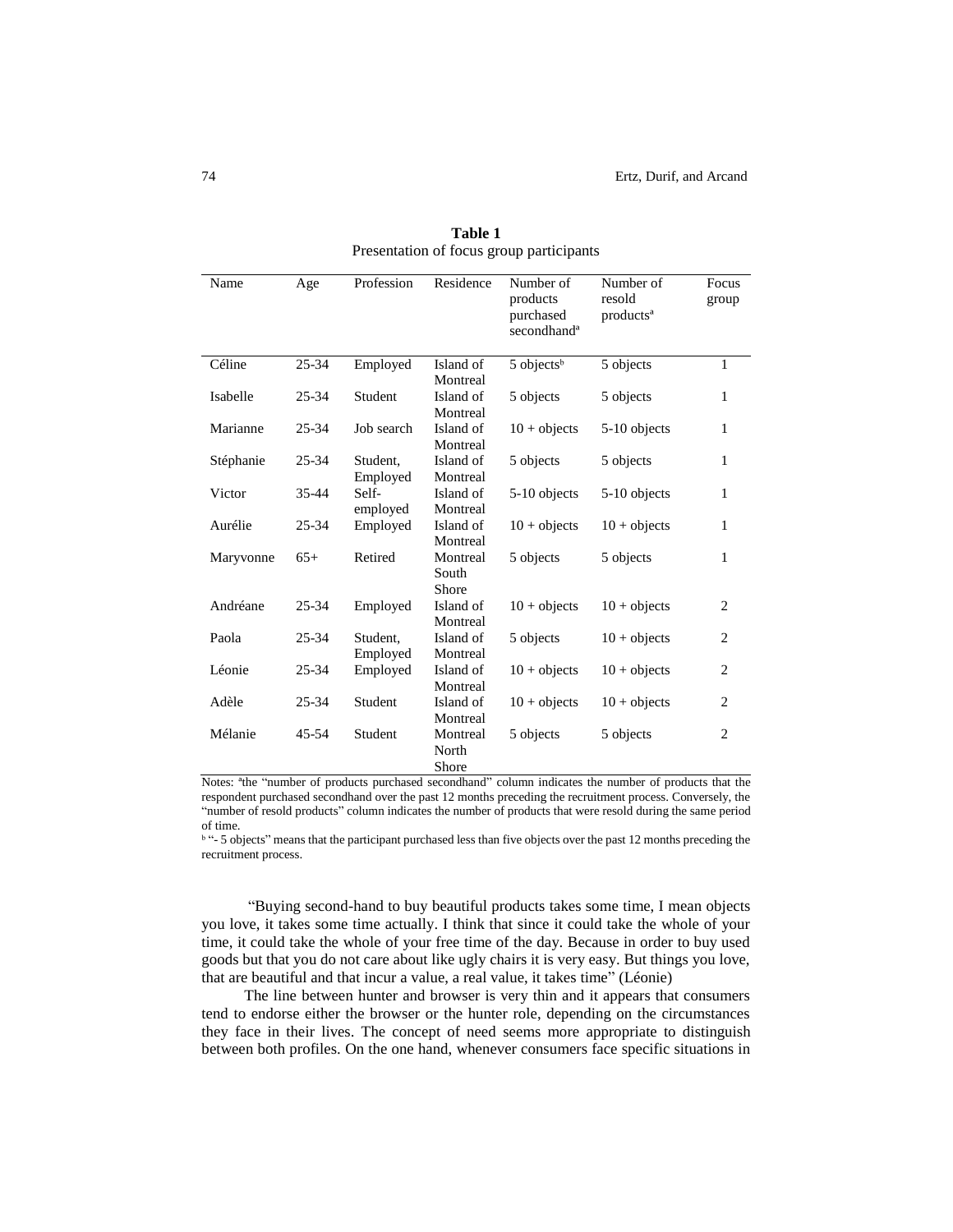their lives (e.g. moving, child birth), or are in need of a specific product very quickly, they will tend to adopt a hunter-like style of shopping. This type of shopping is very goaloriented, focused, and consumers may go as granular as looking for a specific product model or even colour. Web platforms are an obvious facilitator to hunting.

"It is overall when I feel a need that I start to search but browsing is not really in my habits" (Mélanie)

"I consider myself as a hunter, you know in the sense that when I am looking for a bargain, it reflects into my secondhand purchase style. When I look on Kijiji during weeks in order to find the thing I have in my head, I consider myself as a hunter" (Marianne)

On the other hand, consumers may not necessarily look for something specific but shop secondhand as a hobbie, a treat on the long-run. They feel a pleasure to browse (sometimes for long times) randomly to ultimately find out a unique, special object that has a lot of value in their eyes. They also see it as a practical mean to diminish the harmful effects of compulsive shopping or overconsumption "to render more responsible some purchases which are not" (Stéphanie) or "to see what objects are out there even if they are of no immediate use, just in case if" (Victor). For example:

"I do not need a heck of a lot, I have pretty much everything I need but I look, yes I look." (Maryvonne)

Maryvonne who is an old and retired lady as well as other younger respondents, some of which being recent graduates (Andréanne) or middle-aged workers (Victor), express clearly that they visit secondhand marketplaces for hedonic purposes as an intrinsic end in itself instead of an instrumental end to some higher-order objective. The strolling and wandering about is very appropriate to consumers who are in that type of mood.

"I go into used furniture stores by pleasure, not just furniture but also tableware. I have bought a tableware set last year. 12 covers, a Royal Dalton, it is beautiful but it is priceless. I fell on it randomly, it was there and I took it (…) I consider myself as a browser (…) it is in case if, in case if, I have bought furniture, knickknacks, stuff." (Maryvonne)

"Someone who has no specific needs you know someone who would say "I have nothing to do this afternoon I am going on Kijiji" someone like that" (Andréane)

"I had a colleague at work who told me that he went to garage sales in West Island, just to see what was out there and even if there were things he did not need, he said "you never know, you may need it one day". On Kijiji, it is really a sort of hobbie, to find something" (Victor)

Contextual or environmental as well as intrapsychic factors will therefore conduct people to form specific anticipations or intentions related to their secondhand shopping process. In line with early motivational theories equating the concept of needs with that of motivations (Guiot & Roux, 2010), it is the actual manifestation of a need which will trigger motivation and thus explicit intention articulation for the purchase of a specific item. The intention causes therefore the behavior to be more goal-oriented. In the absence of such a need, motivation may be lower and intention non-existing which withers intentional behaviour governed by an overarching goal to reach. A respondent provides an eloquent synthesis of this process by stating that:

"The reason will cause the profile of that full-time secondhand hunter to vary. For example, if it is for example for [his or her] own needs and you know when I speak about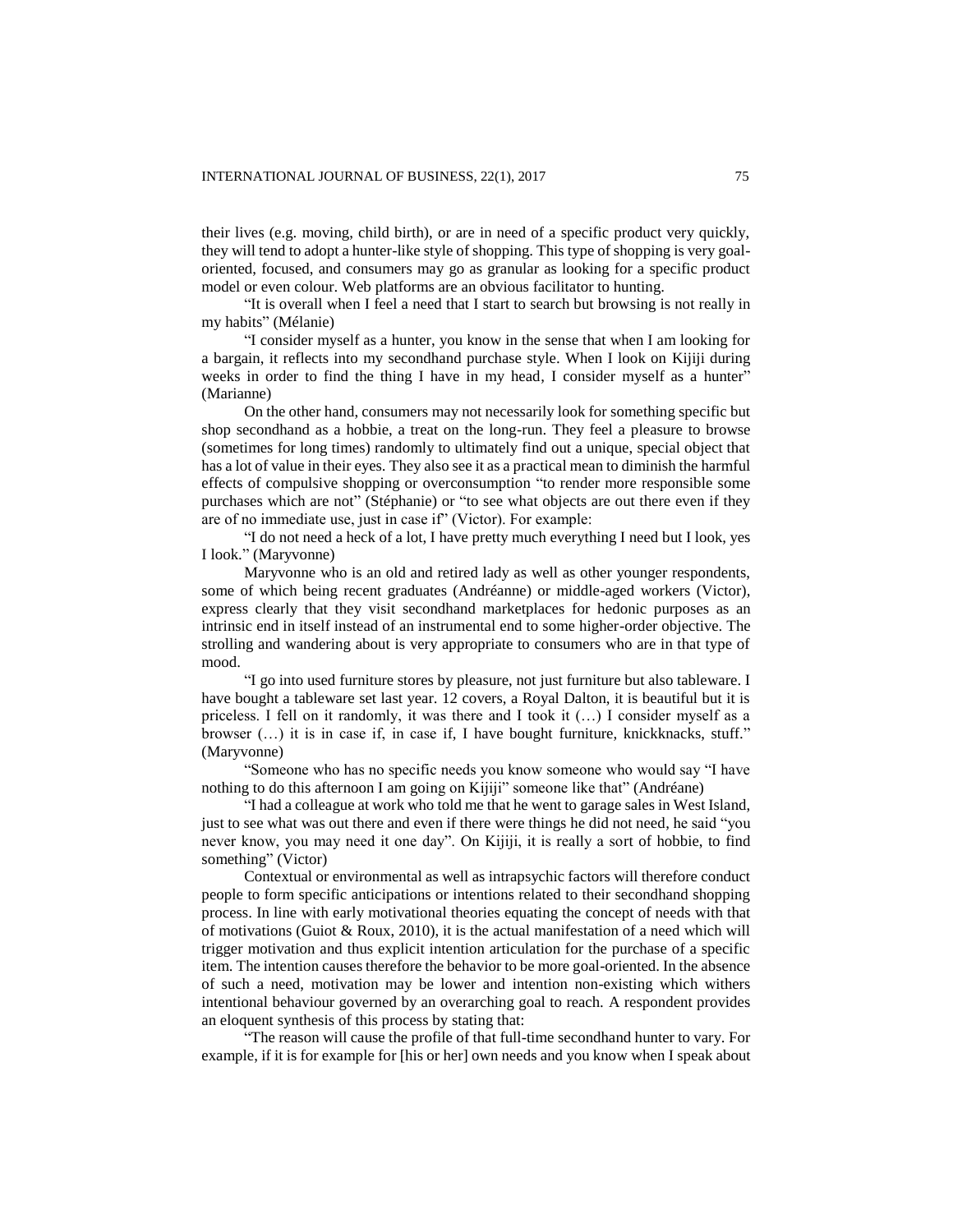needs I mean "there are no table and no chairs" and there is really a need for a table and for chairs. This is not like "oh well you know I might as well get another table". You know that in such a situation you rather fall within the leisure aspect, where you try to have a table but for secondary needs versus the one who does that specifically to resell and make money, you know acquiring it, modifying it, I think it varies a great deal…" (Aurélie)

It is also worth mentioning that second hand acquisition is not limited to secondhand purchase and thus hunters or browsers may tumble on the appropriate object via a large range of consumption means such as reception of gifts, barter. As a consumer puts it:

"In the last year I committed myself to not to buy any new clothing. Thus it has been several months that we have been organizing clothing swaps with friends" (Adèle)

Browsers may seek to surprise themselves by shopping secondhand (finding a good deal) but without knowing what they look for, until they unexpectedly find a valuable product and have actually the means to acquire and store it. On the other hand, hunters may search to surprise themselves by shopping secondhand (finding a good deal) but with full and conscious knowledge of what they are looking for, and have the actual means to acquire and store it. Both may have space for storage and spend very little to very long amounts of time until they find, respectively, an object and the object. Table 2 provides a description of each shopping style.

# **Table 2**

Comparison between the browser-like and the hunter-like shopping style in the secondhand marketplace

|                                   | Browser-like shopping style                         | Hunter-like shopping style                                      |  |
|-----------------------------------|-----------------------------------------------------|-----------------------------------------------------------------|--|
| Need                              | No specific need to be met,<br>broad need           | Specific need to be met quickly,<br>specific need               |  |
| Motivation                        | Does not know what to look<br>for, lower motivation | Conscious knowledge of what to<br>look for, stronger motivation |  |
| Intention                         | Absence of intention                                | Presence of intention                                           |  |
| Preferences                       | Highly-construed preferences                        | Narrowly-construed preferences                                  |  |
| Research focus                    | Lack of focus                                       | Focus on a specific item                                        |  |
| Level of involvement              | Lower                                               | Higher                                                          |  |
| Consumer process                  | No specific goal to reach,<br>intrinsic, autotelic  | Overarching goal to reach,<br>extrinsic, instrumental           |  |
| Focus of attention                | Responsiveness to sensory<br>stimuli                | Focus on detailed product<br>attributes                         |  |
| Shopping style<br>predominance    | Experiential                                        | Utilitarian                                                     |  |
| Specific consumption<br>behaviour | Impulsive shopping,<br>overconsumption              | Use of online platforms as<br>facilitators                      |  |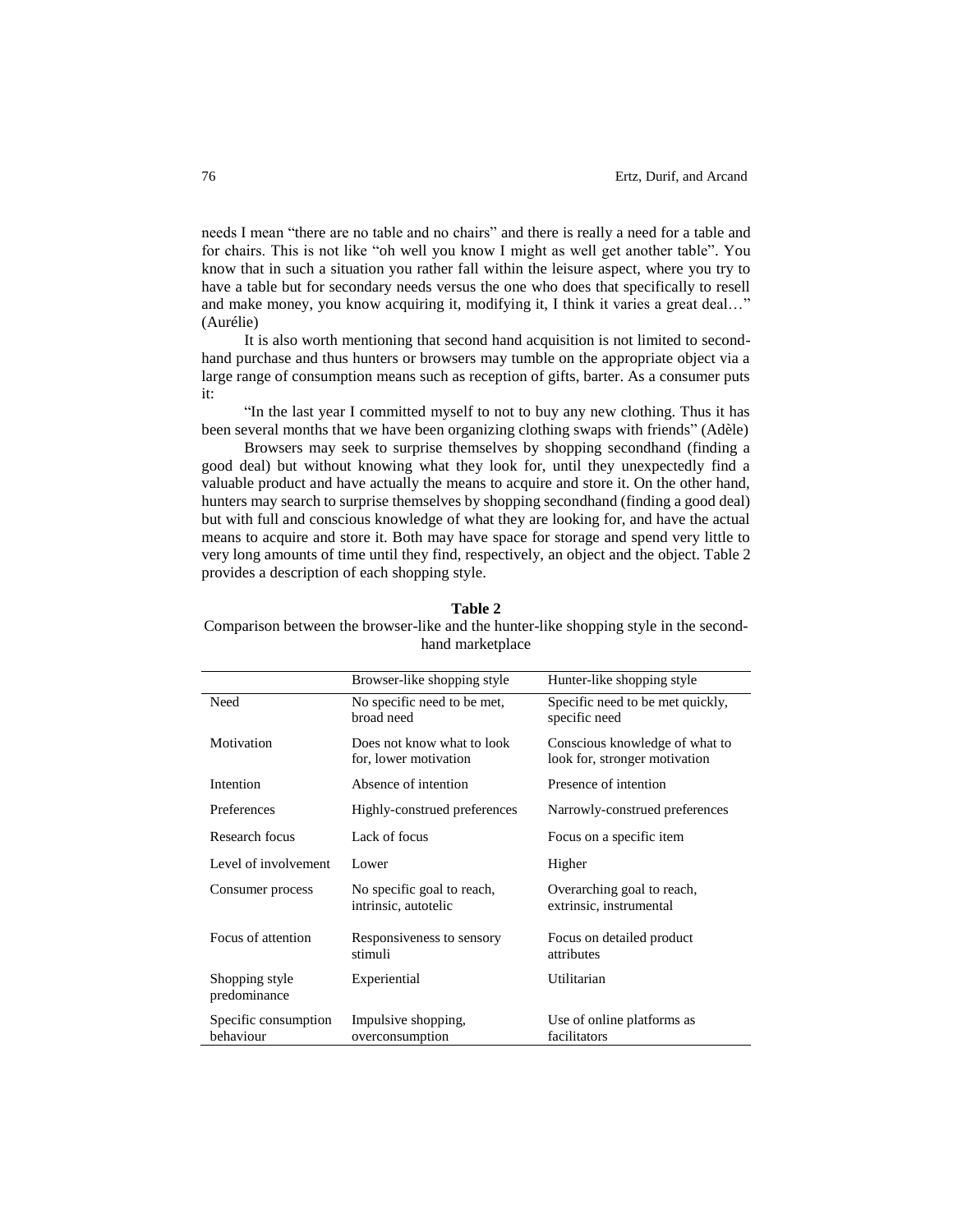Although distinct, our results suggest that the same consumer can switch from a browser-like shopping style to a hunter-like shopping style, depending on the characteristics of the shopping situation in which she engages. More specifically, when a consumer has no specific need to be met, she does not know what to look for and her motivation is lower. Consequently, her needs are broadly construed, which means in turn that her intentionality is lower. Besides, there is no specific need that has been identified, the preferences for a product or group of products are highly-construed, which means in turn an unfocused research process. In sum, everything and anything could be of interest to the consumer. Because, these is no specific purchase goal to reach, the involvement towards the purchase process will be lower and the consumer process more of an intrinsic or autotelic nature. Since the consumer's attention is not directed toward the fulfillment of any specific need, or any given goal, the consumption process becomes an end in itself. Hence, the consumer's reactive stance by merely responding to external stimuli of the second-hand setting, which may in turn, favour impulsive shopping or overconsumption. This purchase process is therefore predominantly experiential.

That same consumer could also adopt a hunter-style shopping behaviour when she has a specific need to be met and has, therefore, a more conscious knowledge of what to look for, and a higher motivation. The faster that need has to be met, the more salient the hunter-shopping style would then become. Since the need is more narrowly construed, intentions are higher and preferences are narrowly-construed, meaning that the consumer knows for what particular product and product attributes to look for. With an overarching goal in mind, the level of involvement towards the purchase will be much higher, and may possibly extend over longer periods to find the "hidden gem". The shopping process is therefore extrinsic and instrumental with the "final treasure" acting as the ultimate reward for the time and energy spent shopping. The consumer adopts therefore a very active or even proactive stance by focusing her attention on detailed product characteristics. Online secondhand platforms may therefore be particularly valuable as facilitators of the whole research process. A consumer may, for example, search the web extensively for information over the price and attributes of a specific product to better bargain during an upcoming flea market. That shopping style is therefore predominantly utilitarian.

# **VI. THEORETICAL IMPLICATIONS**

Consumers are increasingly capable and willing to opt for alternative consumption schemes, especially secondhand purchases or swapping (Chu and Liao, 2010). Yet, while much has been written about the consumer decision-making process in the new goods market, little research investigated the extent to which these mechanisms do also apply in alternative consumption settings (Guiot and Roux, 2010). The latest review of consumers' behaviour in secondhand marketplaces dates back to the 1980s with Hanson (1980), and was limited to product disposal not acquisition.

With the advent of Web 2.0 and social media much water has flown under the bridges and secondhand is now as easily accessible (if not more) than new products purchases (Chu and Liao, 2007; Ertz et al., 2015). This study sought to investigate the specific characteristics that pertain to a "browser" and the specificities of a "hunter" in the secondhand marketplace. A parallel is also drawn with the classic browser vs. hunter dichotomy that has been discussed in classic consumer behavior literature. Given the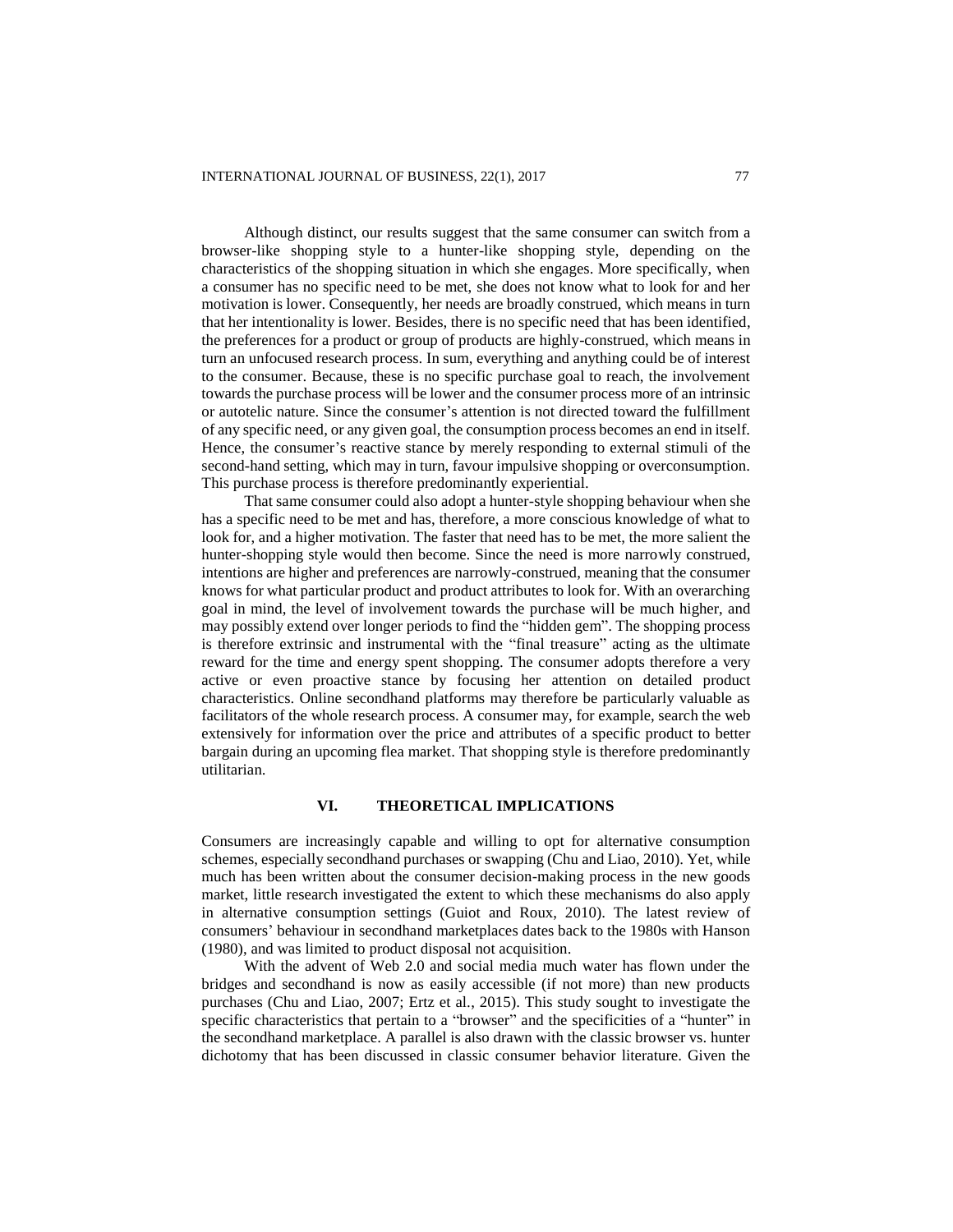mixed evidence in the secondhand literature pertaining to what defines a browser and what defines a hunter, this study is an attempt to reconcile diverging conceptualizations and empirical evidence.

We use qualitative field research to determine first that the common denominator to both browser and hunters is their willingness to surprise themselves in the secondhand marketplace. Previous research emphasized that this need for stimulation, excitement and ultimate "wow" surprise effect is, indeed, a fundamental underlying aspect of secondhand marketplaces that is especially appealing to consumers (Herrmann and Soiffer, 1984; Bardhi and Arnould, 2005). Further, browsers and hunters only squarely fit previous descriptions in the secondhand literature about their specificities. Browser shopping style is clearly distinct from hunter shopping style in a temporal perspective, since the former conflates with a secondhand consumer who construes preferences at a higher level. The latter epitomizes a secondhand consumer who construes preferences at a narrower level.

Interestingly both shopping types may be found within a single person. Browsing without having a clear idea of what product to buy may lead to increased level of research out of pleasure and excitement. Yet, more research may also grant a better idea of the types of product available, their price ranges, their quality as well as their advantages and defects, which could ultimately lead to a narrower consideration set. It is easier for consumers to choose from reduced rather than broadened consideration sets. <sup>16</sup> Therefore, mere browsing may ultimately turn into plain hunting for a specific item. Such a process may not only apply across product categories but also within specific product categories. A consumer browsing in a secondhand clothes shop may not know what she is exactly looking for until the review of different clothes types may activate the need for a specific type of clothing such as a white summer skirt for example.

The distinction between browser and hunter echoes the recent works on the focus on the affiliation of patentees to the manufacturing industries (Basberg, 2014). On the one hand, amateurs, with a "neophyte-posture", work more independently, while on the other hand, professionals, with an "expert-posture", work closer to firms and institutions (Basberg, 2014).

This study proposes therefore that similarly to the classic consumer decisionmaking process that has been identified in the consumer behavior literature, secondhand purchasers do also follow multistage process in alternative marketplaces, with its unique specificities. This suggest that the latent consumer behavior process may be superimposed across either new or used goods acquisition settings. Consumers may consider both used and new product marketplaces at the same time, when looking for a given product. 17

## **VII. MANAGERIAL IMPLICATIONS**

Consumers indicated that they usually have very specific product ideas in mind when shopping second hand. They even go sometimes as specific as the product model. Besides, many consumers indicate using the Web to access secondhand marketplaces which is supported by an increasing amount of evidence from the professional literature.<sup>18</sup> Consequently, fine-tuning the filtering or classification system of an online secondhand platform might be of interest in order to enable consumers to drill down as much as needed for their specific research goals. In marketing it is also well known that lowly-involved consumers, who do not have a specific idea of the product they research,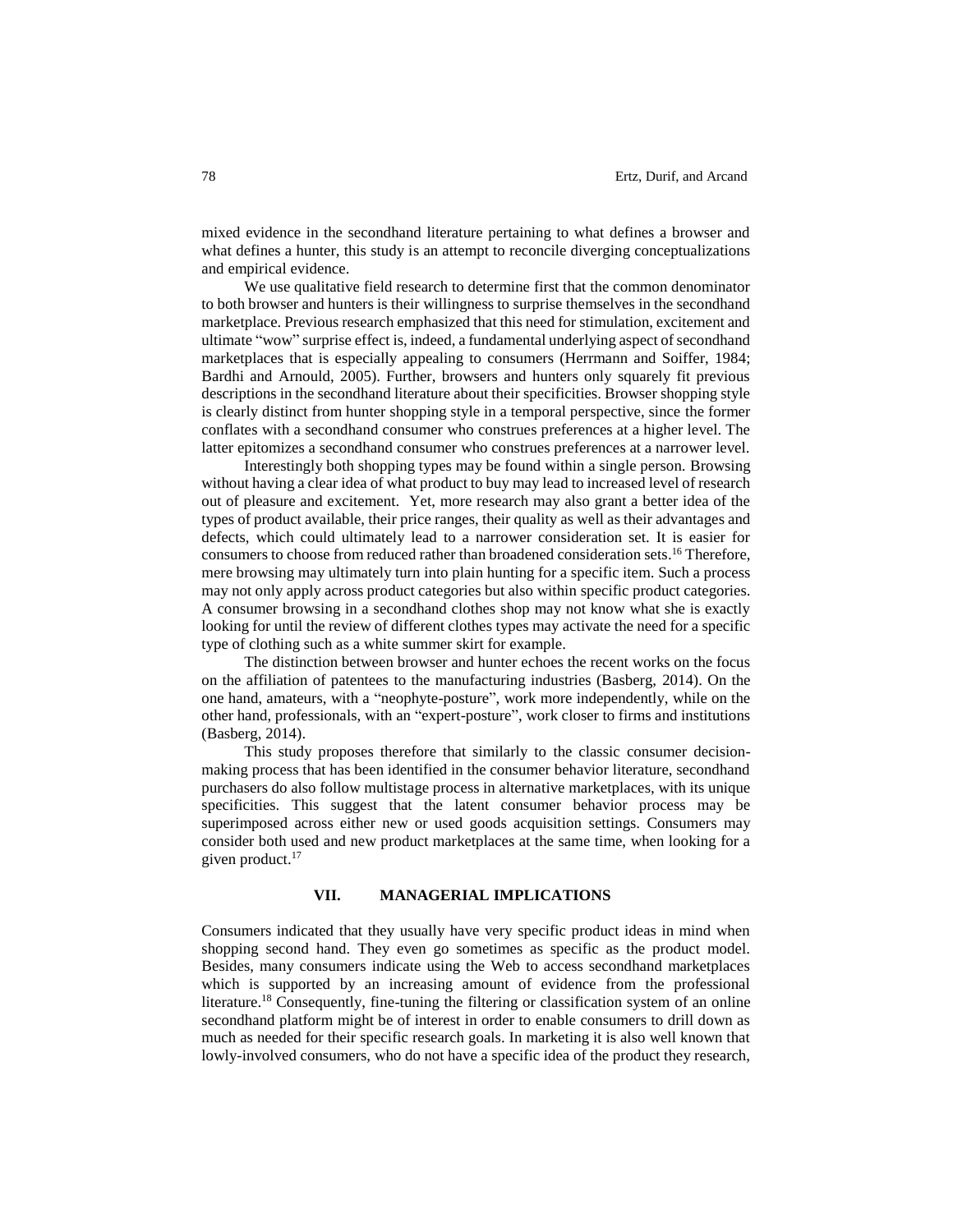will pay more attention to broad categories that do not restrict them in too specific subcategories (Petty and Cacioppo, 1986). This leaves them room for browsing across different product types, for example between a laptop and an iPhone, within the technological gadget category. On the other hand, highly-involved consumers are more goal-oriented since they tend to have a more precise idea of the product they are looking for (Petty and Cacioppo, 1981). They are more prone to search in the most granular fashion and compare specific product models such as an iPhone 4S and an iPhone 6S; or even, an iPhone 4S from vendor 1 and an iPhone 4S from vendor 2. For those consumers, recommender agents in the form of highly detailed filtering systems constitute valuable features. In sum, the secondhand exchange platform should provide broad categories for consumers and combine those to filtering capabilities, which would satisfy both browserlike and hunter-like secondhand purchase styles.

The findings of this research make also a strong case to adapt -online secondhand platforms- to the distinctive browsing or hunting shopping styles of secondhand purchases. Previous research emphasized that the knowledge of either shopping style can be assessed or derived from various sources, such as past product purchases and shopping basket content, consumer content category, website visits, searches, views and clicks or recency, frequency, monetary (RFM) data<sup>19</sup>. We build on an online consumer behavior literature stream that suggests that online platforms can personalize "recommendation systems" to highlight specific products or specific vendors that consumers were visiting before leaving the website, as suggested by Dias et al. (2008). According to Linden et al. (2003), consumers who browse a product or vendor, who leave the site without buying and who do not return, may be reached through dynamic retargeted ads that feature pictures of the exact product consumers previously visited. Therefore, a specific emphasis on product features will be most effective when a consumer adopts a hunterlike shopping style, because in such a process, the consumer construes preferences on a narrow level, with more focus on specific and detailed product information which increases likelihood to respond positively to ads displaying specific products (Lambrecht and Tucker, 2013, p.574). Conversely, dynamic retargeted ads are less effective than their generic equivalents, for browsers who construe preferences on a broad level (Lambrecht and Tucker, 2013, p. 561). Generic ads may correspond to general advertisement for a specific online secondhand platform or for a broad product category such as Kijiji"s YouTube ads for overtly vague product categories including birthday presents ideas, bedroom items, or garage sales items that could be sold/bought on Kijiji.

The evolution of product preferences, and hence, the change in the consumer stage from browser to hunter shopping styles, may be assessed by using data on external website visiting. Lambrecht and Tucker (2013) recommend to track whether the consumer visited review sites, or searched for a specific product category across several different websites.

# **VIII. LIMITATIONS AND RESEARCH AVENUES**

There are obviously limitations to the results of this study. First, given that this project is inscribed in a broader research study, limited time was available to the researcher to conduct the focus groups which was also composed of a relatively small sample of 12 respondents. In order to alleviate that drawback, a screening mini-survey aimed at maximizing consumer heterogeneity in terms of secondhand practice and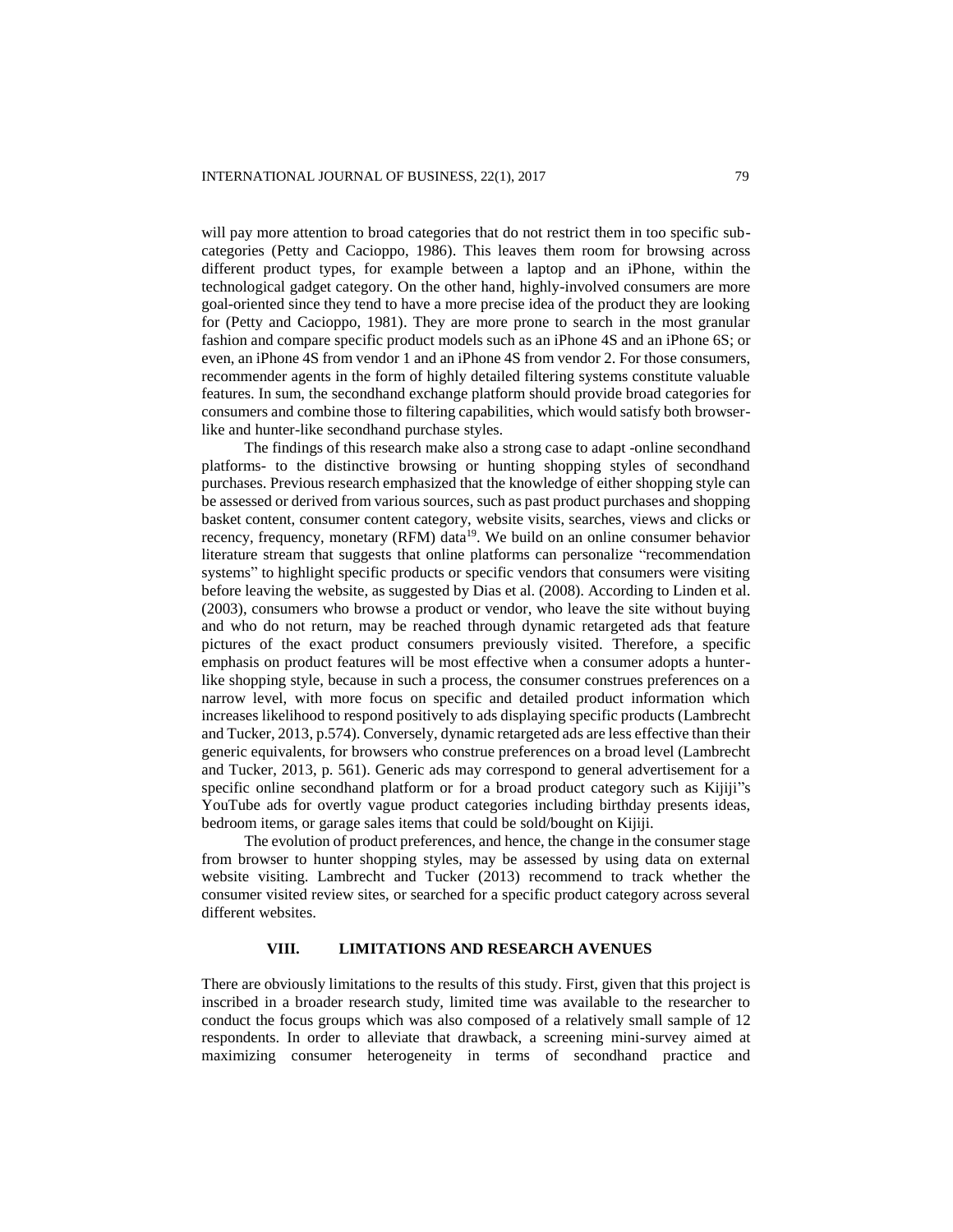sociodemographic profile in order to capture a broader diversity of opinions and behaviors. Consumers were thus selected based on the richness of the insight that they were thought to be able to add to the discussions. Second, focus groups are a fuzzy kind of qualitative methodology in marketing because they may not necessarily allow participants to articulate clearly and at length their perceptions. To counter the potential bias inherent to focus groups, sample sizes were kept minimal with no more than seven respondents when the minimum prescribed in the literature is eight and the maximum being twelve, as suggested by Malhotra (2010). Third, secondhand practices are inherently two-sided in that consumers are not exclusively purchasers but may easily switch roles and become resellers themselves. This study did not investigate the decision process of the vendor who is assumed to operate as a professional seller or as a company would. Recent research about online reselling, in particular, draws attention to the many specificities of consumer resellers (Chu and Liao, 2007, 2010; Ertz et al., 2015). Overall, more thorough research should investigate the decision process from the reseller viewpoint, especially regarding bargaining, pricing or advertising. Given the rise of collaborative consumption behaviors, such research will be of increased importance in the coming years and decades. Fourth, we examined only two stages of the secondhand consumer decision-making process as an attempt to make these clearer given the mixed connotations and descriptions assigned to both. Yet, more may exist which the authors did not investigate in this study. For example, information research has not been investigated. Also, the tipping point at which browser may turn into hunter has not been studied either.

Notwithstanding these limitations, the authors believe that this research, by documenting the secondhand purchaser process, and namely the distinction between browser and hunter shopping style in secondhand settings, and relating it the classic theory of consumer involvement and decision-making, represents a useful contribution to knowledge about this alternative form of consumption.

#### **IX. CONCLUSION**

The authors investigate the accuracy of using the term "browser" and "hunter" interchangeably in the context of secondhand marketplaces. A qualitative research phase involving a total of 12 consumers highlighted that both terms, while equally describing the surprising of oneself, do correspond to different processes with differing landmarks. The authors discuss the results from a conceptual point of view and provide managerial food for thought by linking the results of this study with the online recommender systems literature.

#### **ENDNOTES**

- 1. The treasure-hunting aspect has been discussed by Herrmann and Soiffer (1984) in the context of garage sales; by Belk, Sherry, and Wallendorf (1988) in the context of swap meets; by Gregson and Crewe (2003) in the context of retro-chic stores; and more generally by Guiot and Roux (2010) in their study on the development of scale measuring secondhand purchase motivations.
- 2. Herrmann and Soiffer (1984).

4. Ibid.

<sup>3.</sup> Ibid.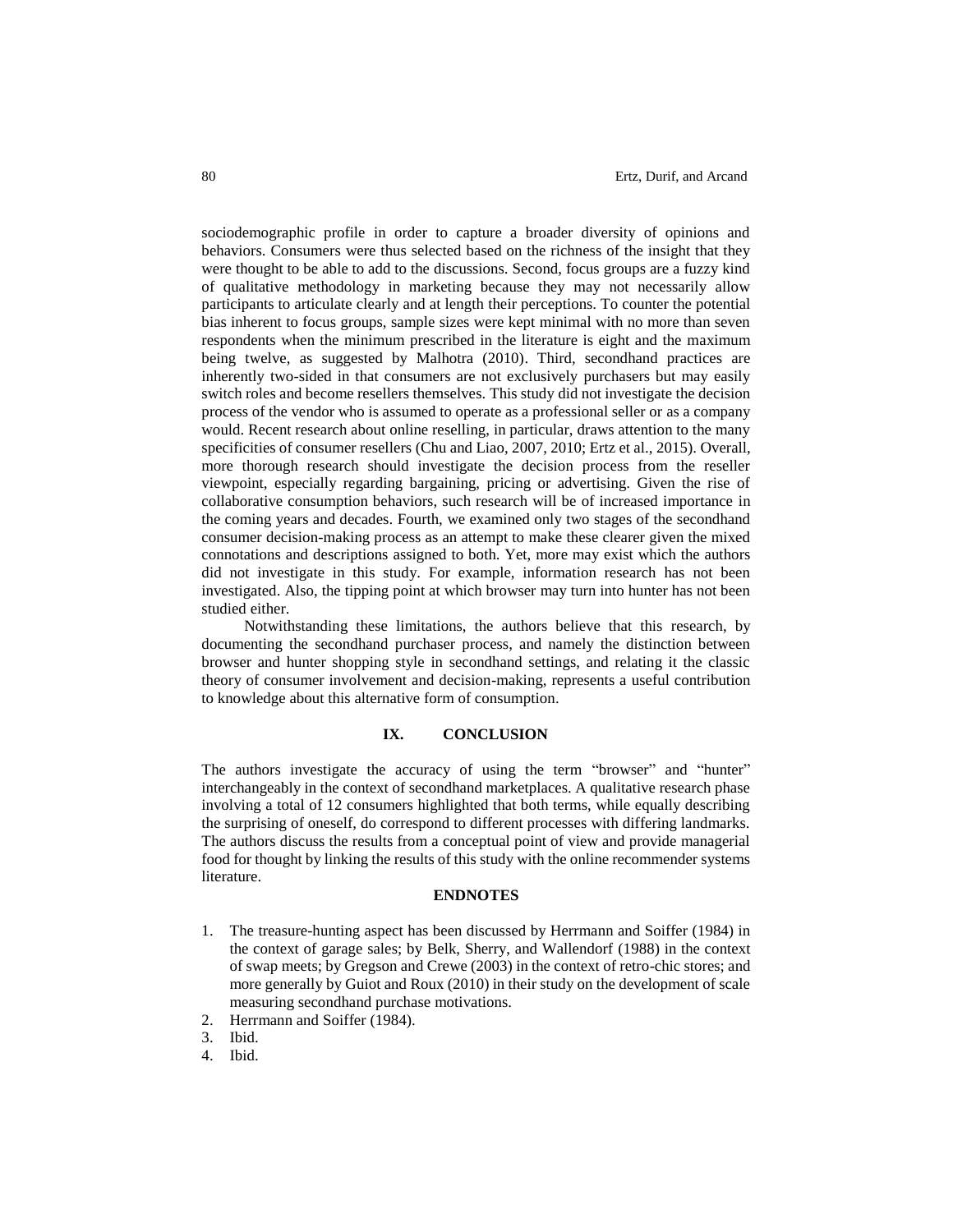- 5. These works include, but are not limited to, Lambrecht and Tucker"s (2013) works on dynamic retargeting of online ads, Lambrecht, Seim and Tucker"s (2011) study on the adoption funnel, as well as Lambrecht, Seim and Skiera"s (2007) works on price uncertainty.
- 6. Keller and Sternthal (2010). Trope, Lieberman, and Wakslak (2007).
- 7. Ibid.
- 8. Weber (1949).
- 9. Ibid.
- 10. Corbin and Strauss (1990).
- 11. Ibid.
- 12. Glaser and Strauss (1967).
- 13. See note 10.
- 14. See note 12.
- 15. The original excerpt was translated from French. However, in French the word "ses" is neither masculine or feminine, possessive pronouns are a translation of that word into English and are therefore added between squared brackets to make the excerpt more understandable in English.
- 16. Lynch and Ariely (2000) emphasized that human beings have limited cognitive abilities to process simultaneously a great variety of stimuli such as for example product offerings. Whenever, too much choice is being offered to them they are being overwhelmed by the amount of information which leads them to make suboptimal product choices, which is what Häubl and Murray (2003) defined as the "paradox of choice".
- 17. This is emphasized in the second edition of the Kijiji Secondhand Economy Index 2016.
- 18. See also note 17. Other professional studies include the first edition of the Kijiji Secondhand Economy Index in 2015, in 2016, as well as Owyang, Samuel and Grenville"s (2014) study on the "sharing / collaborative economy".
- 19. See also Ertz and Graf (2015) who evoked the different web data types that may be used to mine consumers' online behaviour using web data mining techniques.

## **REFERENCES**

- Arnould, E.J., and A.S. Rose, 2015, "Mutuality Critique and Substitute for Belk"s Sharing," *Marketing Theory,* (March), 1-25.
- Bardhi, F., and E.J. Arnould, 2005, "Thrift Shopping: Combining Utilitarian Thrift and Hedonic Treat Benefits," *Journal of Consumer Behaviour,* 4(4), 223-233.
- Bardhi, F., 2003, "Thrill of The Hunt: Thrift Shopping for Pleasure," *Advances in Consumer Research,* 30, 375-376.
- Basberg, B.L., 2014, "Amateur or Professional? A New Look at Nineteenth-Century Patentees in Norway," *Scandinavian Economic History Review,* 63(1), 24-44.
- Belk, R.W., J.F. Sherry, and M. Wallendorf, M., 1988, "A Naturalistic Inquiry into Buyer and Seller Behavior at A Swap Meet," *Journal of Consumer Research*, 14(4), 449- 470.
- Cathelin, J., and G. Gray, 1967, *Guide De La Brocante Et Des Puces*, Hachette.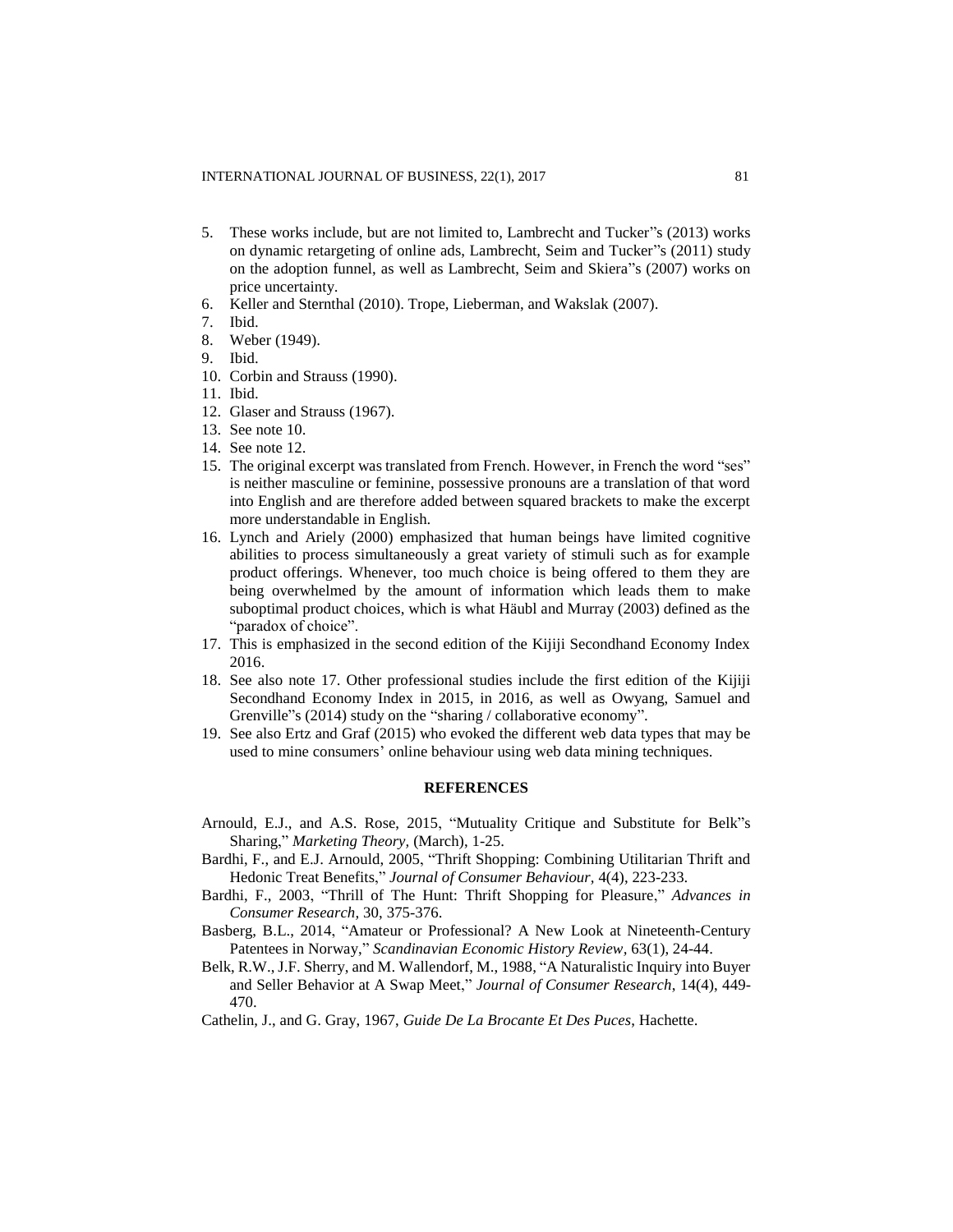- Chu, H., and S. Liao, 2007, "Exploring Consumer Resale Behavior in C2C Online Auctions: Taxonomy and Influences on Consumer Decisions," *Academy of Marketing Science Review,* 11(3), 1-25.
- Chu, H., and S. Liao, 2010, "Buying While Expecting to Sell: The Economic Psychology of Online Resale," *Journal of Business Research,* 63(9), 1073-1078.
- Corbon, J., and A. Strauss, 1990, *Basics of Qualitative Research: Grounded Theory Procedures and Techniques*, Sage Publications.
- Corciolani, M., and D. Dalli, 2014, "Gift-Giving, Sharing and Commodity Exchange at Bookcrossing.Com: New Insight from A Qualitative Analysis," *Management Decision,* 52(4), 755-776.
- Dias, M.B., D. Locher, M. Li, W. El-Deredy, and P. J. G. Lisboa, 2008, "The Value of Personalised Recommender Systems to E-Business: A Case Study," presented at the 2008 *Association for Computing Machine (ACM) Conference on Recommender Systems, RecSys*, New York, 291-294.
- Ertz, M., F. Durif, and M. Arcand, 2015, "Online Product Disposition on the Rise: The Specific Case of Online Resale," *Marketing Review St. Gallen,* 32(5), 66-76.
- Ertz, M., and R. Graf, 2015, "How Do They Behave on the Web? An Exploratory Study of Mining the Web for Analytical Customer Relationship Management," *International Journal of Electronic Commerce Studies,* 6(2), 289-304.
- Glaser, B., and A. Strauss, 1967, *The Discovery of Grounded Theory*, Weidenfeld and Nicholson.
- Gregson, N., and L. Crewe, 1997, "Performance and Possession Rethinking the Act of Purchase in The Light of Car Boot Sale," *Journal of Material Culture,* 2(2), 241- 263.
- Gregson, N., and L. Crewe, 2003, *Second-Hand Cultures*, Oxford.
- Guiot, D., and D. Roux, 2010, "A Second-Hand Shoppers" Motivation Scale: Antecedents, Consequences, and Implications for Retailers," *Journal of Retailing,* 86(4), 355-371.
- Hanson, J.W., 1980, "A Proposed Paradigm for Consumer Product Disposition Processes," *Journal of Consumer Affairs,* 14(1), 49-67.
- Häubl, G., and K.B. Murray, 2003, "Preference Construction and Persistence in Digital Marketplaces: The Role of Electronic Recommendation Agents," *Journal of Consumer Psychology,* 13(1-2), 75-91.
- Herrmann, G.M., and S.M. Soiffer, 1982, "The Political Economy of the Garage Sale," presented at the 77th annual meetings of the *American Sociological Association*, San Francisco, September 9.
- Herrmann, G.M., and S.M. Soiffer, 1984, "For Fun and Profit: An Analysis of the American Garage Sale," *Urban Life,* 12(4), 397-421.
- Jones, G., M.H. van Leeuwen, and S. Broadberry, 2012, "The Future of Economic, Business, and Social History," *Scandinavian Economic History Review,* 60(3), 225- 253.
- Kijiji Secondhand Economy Index, 2015, "The Kijiji Secondhand Economy Index 2015 Report," <http://secondhandeconomy.kijiji.ca/#intro>
- Kijiji Secondhand Economy Index, 2016, "The Kijiji Secondhand Economy Index 2016 Report," http://secondhandeconomy.kijiji.ca/wp-content/uploads/2016/02/Kijiji-Index-Report-2016.pdf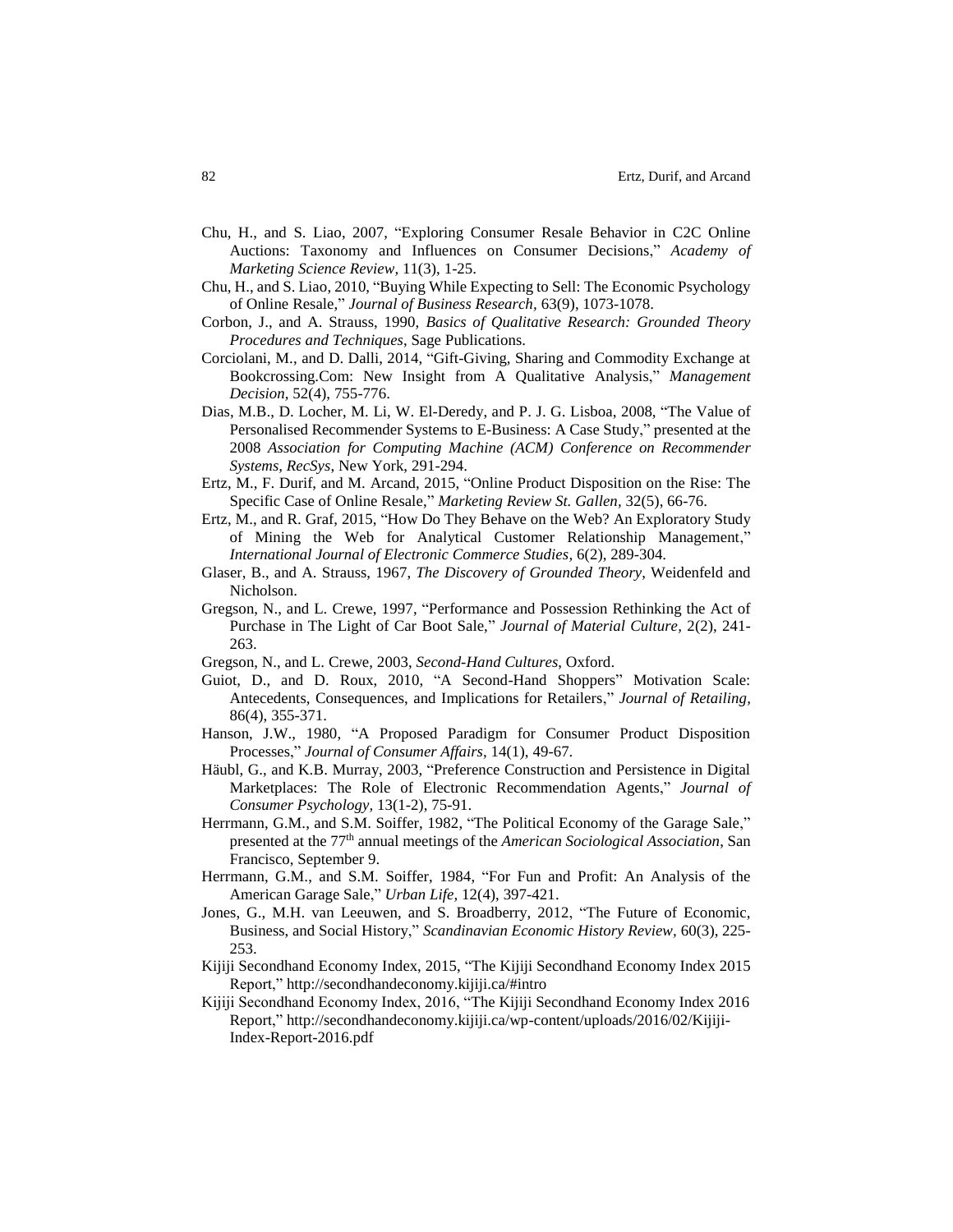- Kijiji Secondhand Economy Index, 2017, "The Kijiji Secondhand Economy Index 2017 Report." Forthcoming.
- Lambrecht, A., and C. Tucker, 2013, "When Does Retargeting Work? Information Specificity in Online Advertising," *Journal of Marketing Research,* 50(5), 561-576.
- Lambrecht, A., K. Seim, and B. Skiera, 2007, "Does Uncertainty Matter? Consumer Behavior Under Three-Part Tariffs," *Marketing Science,* 26(5), 698-710.
- Lambrecht, A., K. Seim, and C. Tucker, 2011, "Stuck in The Adoption Funnel: The Effect of Interruptions in the Adoption Process on Usage," *Marketing Science,* 30(2), 355-367.
- Lee, A.Y., P.A. Keller, and B. Sternthal, 2010, "Value from Regulatory Construal Fit: The Persuasive Impact of Fit between Consumer Goals and Message Concreteness," *Journal of Consumer Research,* 36(5), 735-747.
- Linden, G., B. Smith, and J. York, 2003, "Amazon.Com Recommendations: Item-To-Item Collaborative Filtering," *IEEE Internet Computing,* 7(1), 76-80.
- Lynch, J.G., and D. Ariely, 2000, "Wine Online: Search Costs Affect Competition on Price, Quality and Distribution," *Marketing Science,* 19(1), 83-103.
- Maisel, R., 1974, "The Flea Market as an Action Scene," *Urban Life and Culture,* 2(4), 488-505.
- Malhotra, N.K., 2010, *Marketing Research: An Applied Orientation* (6<sup>th</sup> ed.), Prentice Hall.
- Mano, H., and M.T. Elliott, 1997, "Smart Shopping: The Origins and Consequences of Price Savings," *Advances in Consumer Research,* 24, 504-510.
- Owyang, J., A. Samuel, and A. Grenville, A., 2014, "Sharing Is the New Buying: Winning in the Collaborative Economy," *Web-Strategist*, March 3[. http://www.web](http://www.web-strategist.com/blog/2014/03/03/report-sharing-is-the-new-buying-winning-in-the-collaborative-economy/)[strategist.com/blog/2014/03/03/report-sharing-is-the-new-buying-winning-in-the](http://www.web-strategist.com/blog/2014/03/03/report-sharing-is-the-new-buying-winning-in-the-collaborative-economy/)[collaborative-economy/](http://www.web-strategist.com/blog/2014/03/03/report-sharing-is-the-new-buying-winning-in-the-collaborative-economy/)
- Patton, M.Q. 2002, *Qualitative Research and Evaluation Methods* (3<sup>rd</sup> ed.), Sage Publications.
- Petty, R.E., and J.T. Cacioppo, 1981, "Issue Involvement as A Moderator of the Effects on Attitude of Advertising Content and Context," *Advances in Consumer Research,* 8, 20-24.
- Petty, R.E., and J.T. Cacioppo, 1986, *The Elaboration Likelihood Model of Persuasion*, Springer.
- Petty, R.E., J.T. Cacioppo, and D. Schumann, 1983, "Central and Peripheral Routes to Advertising Effectiveness: The Moderating Role of Involvement," *Journal of Consumer Research,* 10(2), 135-146.
- Ritzer, G., 2013, "Prosumption: Evolution, Revolution, Or Eternal Return of the Same?" *Journal of Consumer Culture,* 14(1), 3-24.
- Ritzer, G., 2015, "The New World of Prosumption: Evolution, Return of The Same, or Revolution?" *Sociological Forum,* 30(1), 1-17.
- Sherry, J.F., 1990, "A Sociocultural Analysis of a Midwestern American Flea Market," *Journal of Consumer Research,* 17(1), 13-30.
- Soiffer, S.S., and G.M. Herrmann, 1987, "Visions of Power: Ideology and Practice in the American Garage Sale," *The Sociological Review,* 35(1), 48-83.
- Stone, J., S. Horne, and S. Hibbert, 1996, "Car Boot Sales: A Study of Shopping Motives in an Alternative Retail Format," *International Journal of Retail & Distribution Management,* 24(11), 4-15.